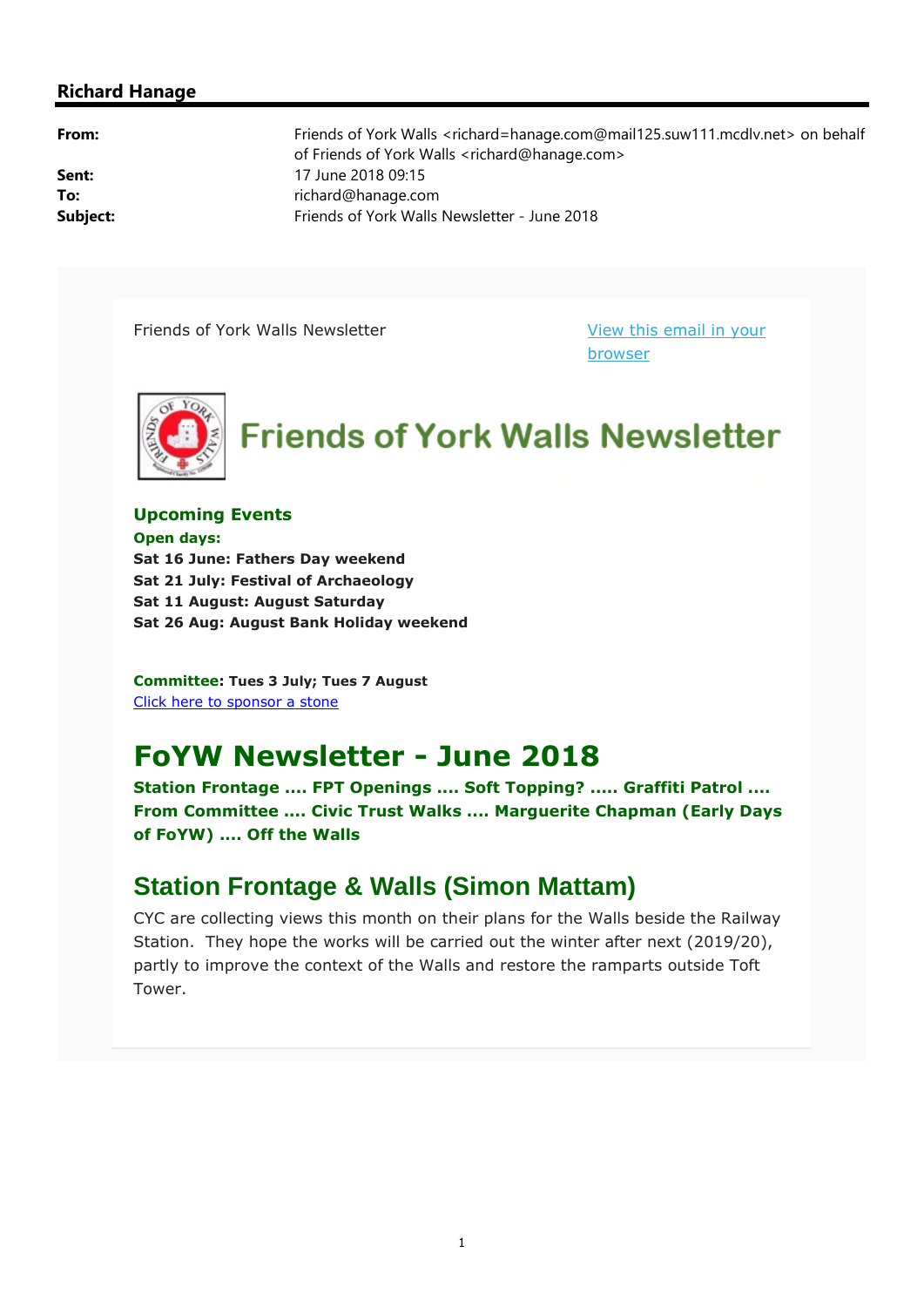

Map of York Station Front Proposals Source: CYC website

To find out more, and have your say, go to https://www.york.gov.uk/StationFrontQueenStreetBridge

### **FPT Openings (Martin Hetherington)**

There were 302 visitors on Sat 26th May, taking our total to well above the 3,000 mark for the year so far.

## **Soft Topping? (Simon Mattam)**

The last meeting of the Walls Liaison Group was told that a length of Roman wall near the Library [aka YorkExplore] was to be experimentally topped with earth and plants. It is thought that such 'soft topping' might, via stabilising the dampness of the wall beneath it, help preserve the wall.

Does this photo of the walls to the Ouse side of the Library on the 6th of June show such experimental topping is complete, or is it natural growth on top of the wall? I can't remember if the top of this wall has always been so flowery in June. It certainly looks different from the 'hard topping' of lower Roman walls, round the corner behind the Library.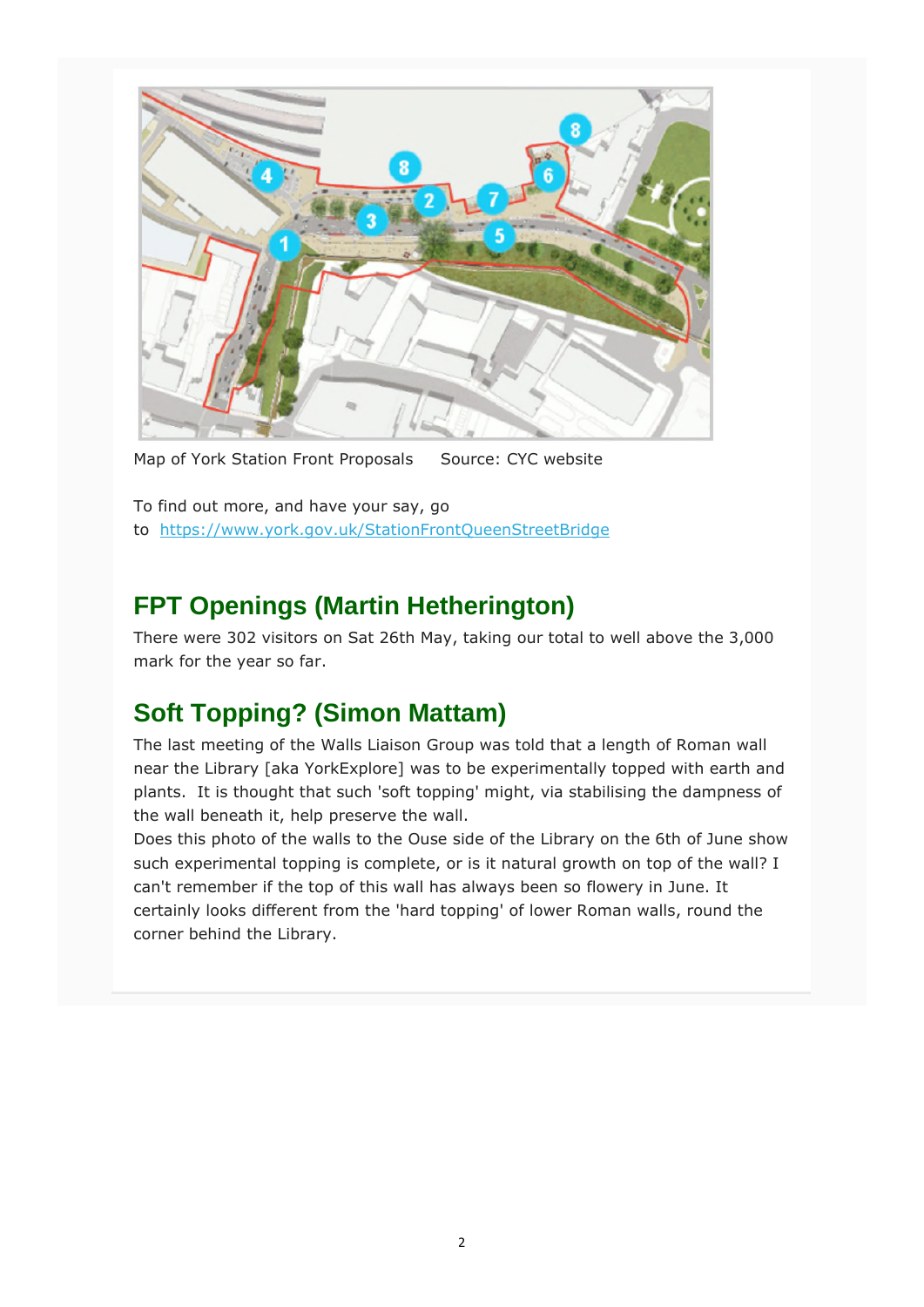

Soft Topping. - Photo: Simon Mattam



Hard Topping. - Photo: Simon Mattam

### **5-minute Graffiti Patrol: Help Welcome**

Tower 39 on the Walls [sometimes called Fishergate Corner Tower] should soon have a pop-up display of work from two neighbouring primary schools. This will be on two big boards that have been put on the wall-walk to block the way to the tower during repair work on it [the wall-walk is diverted].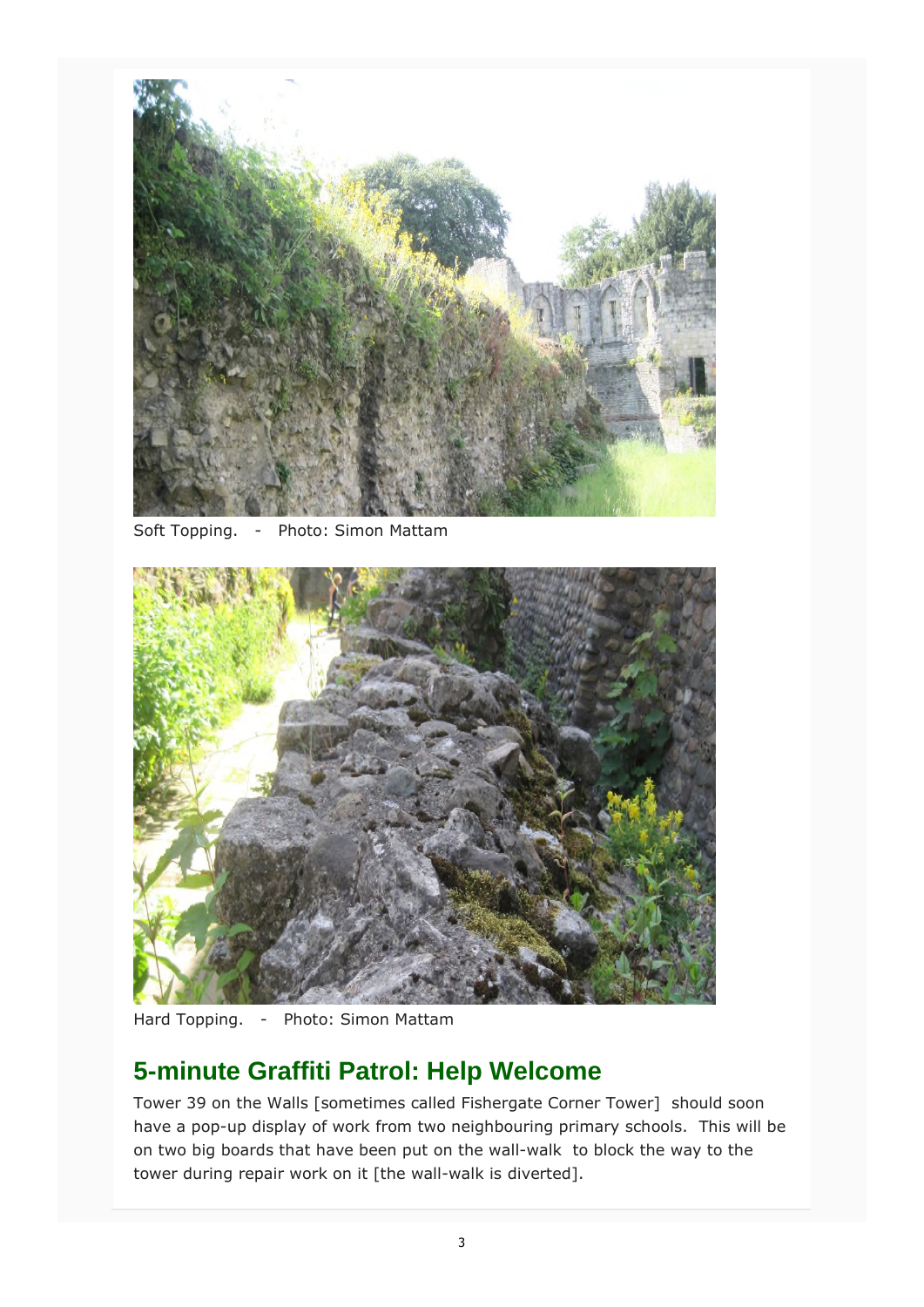

Tower 39 Repair Board - Photo: Richard Hanage

CYC would only give permission for the display if FoYW promised to inspect the boards each day for unwelcome additions [and tried to remove any]. If you are willing to do any date[s] [from mid-June to the end of July, possibly longer] I'd be grateful. Please just email me with your offer ps.mattam@outlook.com

Of course my '5 minutes' estimate is based on my thinking that CYC are wrong in their belief that one sort of display will encourage the other, but even if I am wrong there would be no need for volunteers to spend long trying to remove graffiti from the board - you could just report the problem to me and I'd try to do the removal while chewing on my humble pie.

## **From the Committee (Sam McDermot)**

- The new data protection policy has been agreed, and the wording at the bottom of this e-News is updated accordingly. Download Policy
- Glen is working with a student from the Conservation Studies programme at the University of York to produce a condition survey of the roof. Once the condition survey is ready we will seek quotes for the work and permission to carry it out. We hope to have more news later in the summer.
- We also hope to have more concrete plans for a "Festival of the Walls" soon. If you have any ideas, please get in touch!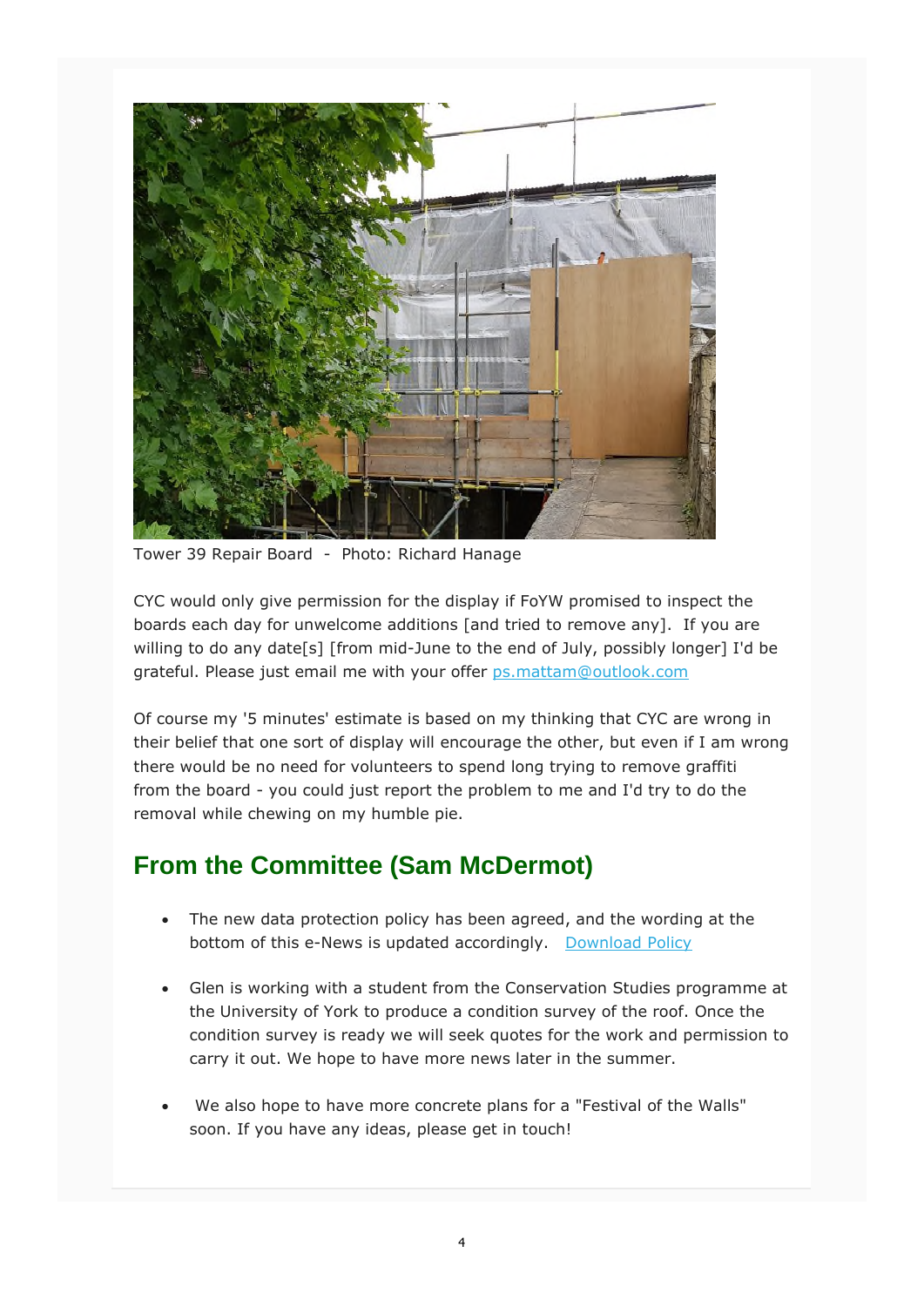Granville is leading a short-term project to repaint the York badge in the centre of the gate at the bottom of the Walls by FPT.



York Badge on Walls Gate by FPT - Photo: Richard Hanage

Incidentally, the 'C. Dearlove, Fetter Lane, York', who made the badge, was a 'whitesmith'.

*'[This is] a roundel made in Fetter Lane, presumably in the late 19th/early 20th century. Mr Dearlove is listed as a 'whitesmith' in the old trade directories of the time'. [source:* http://yorkstories.co.uk/the-forgotten-industries-of-fetter-lane/ ]

#### **Civic Trust Free Walks: Fri/Sat 22/23 June**

This is an opportunity for people interested in York – *its present, past and future* – to learn about the history of York, as well as a chance to chat with volunteers and learn about the events, activities and membership benefits of York Civic Trust.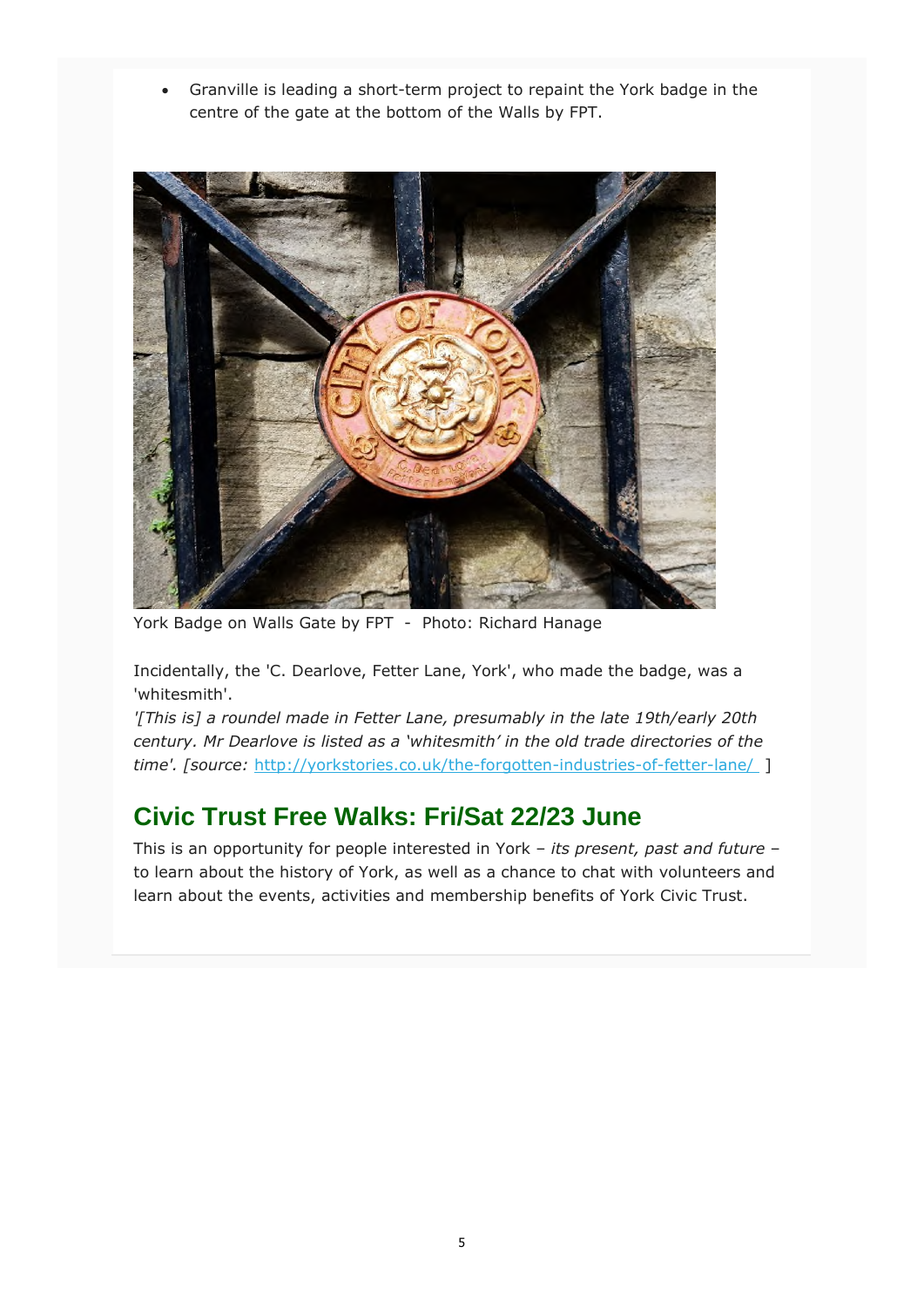

# "Get to Know Your York"

# **FREE WALKING TOURS** by York Civic Trust

There is no pre-booking for these specialist walks except on the day in the marquee located in St Samson's Square. Find out more at https://yorkcivictrust.co.uk/heritage/freewalks/

## **Early Days of the 'Friends' (Marguerite Chapman)**

 As a city tour guide for many years the Fishergate Postern Tower has always held a fascination for me. So, when the 'Friends of York Walls' was formed and they started to explore the opportunities for bringing the Tower back to life, I was interested and was present when the original planning took place in Chris and John Dowell's living room. As the project grew it was heartening to see the plans for the tower and some of the first alterations taking place. I became a Friend of the Walls and a volunteer, and purchased a stone in my name.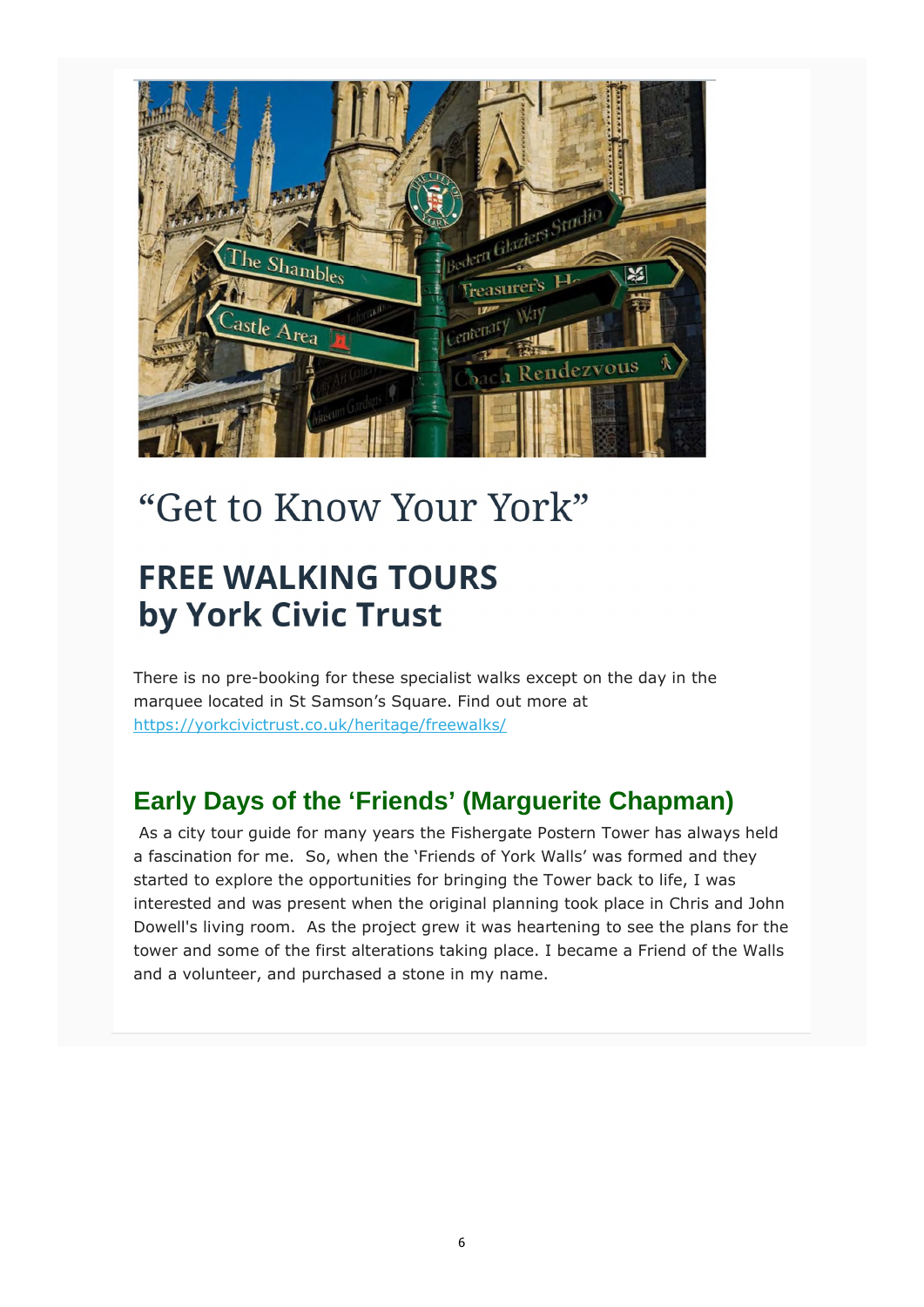

Marguerite Chapman - Early FoYW Member

My job as a city guide was both on walking tours and on the Open Top buses. In the latter case a job I did for sixteen years. As the tour bus drove past the FPT I always thought what a shame it was that it was closed and looked rather forlorn standing empty and perhaps forgotten whilst the rest of the gates and towers in the city proclaimed their history for visitors to enjoy.

I do recall many years ago that there was an artist who was showing his work there for as far as I can remember one week. This was soon after I came here, thirty years ago. It must have been very dusty and dark inside the tower and I imagine the exhibition was on the ground floor only. Apart from this one time, I do not recall the tower every being open to the public. I could however be wrong about that and will no doubt promptly be informed if someone else knows of an 'opening' at any time. Then along came the 'Friends' and things began to look up for the neglected tower.

We were invited to inspect the tower one evening right at the beginning of the planning. Warned to wear old clothes as it was very dirty inside the building, we turned up and were handed a torch and warned how dark it was inside, and off we went. On reaching the top floor with its rather unsafe flooring we found old dead leaves, a dead pigeon as I recall and much dirt and dust.

It was so exciting and interesting to see the layout of the tower and imagine how it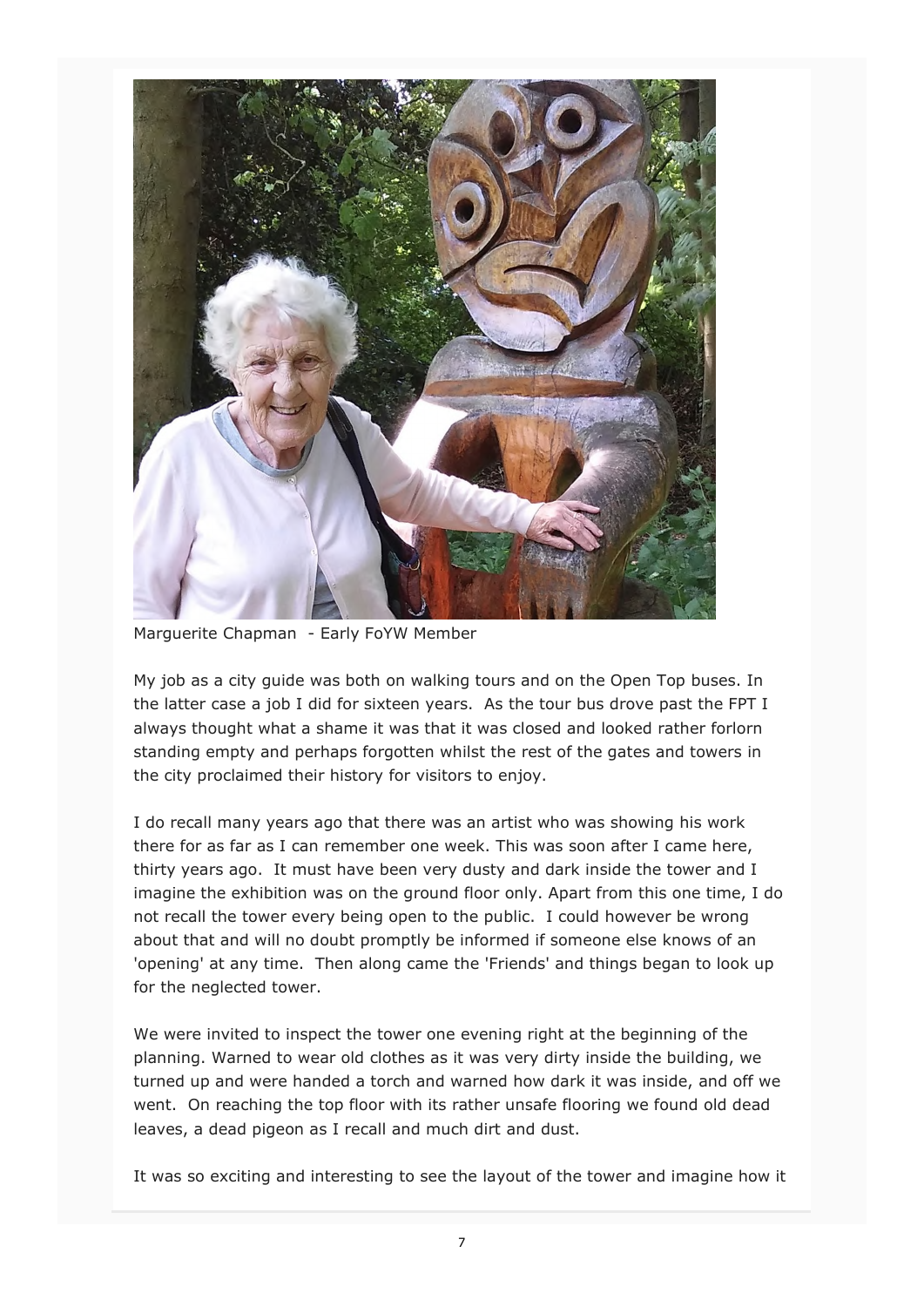looked when inhabited by a watchman and his family all crammed into the rooms with no heating except for the fireplaces on ground and first floor and no lighting apart from tallow candles and rush lights. How spoilt we all are these days with electricity, gas and central heating. It is no wonder that so many people did not live to a ripe old age. I fear that Health and Safety would have a fit now if they could have seen us all by the light of torches making our way up those dark, winding stairs.

I could climb the stairs in those days, but I would be hard pressed now to get even to the first floor with that narrow staircase to negotiate. How the occupants with probably arthritis, rheumatism and various old age complaints managed is quite a miracle.

At first on the days the tower opened, we handed visitors a torch and warned them to "mind your heads" as they entered the first staircase. I, being about five foot three could clear this but so many tall visitors arrived that it was necessary to repeat the mantra every time anyone went up the stairs. We had the odd occasion when a small child insisted on going up the staircase then getting scared and wanting to come down again. I got quite skilled at telling them to "look up the chimney' on the ground floor and assuring them that there were not ghosts or monsters lurking in the dark (and those days they were dark) corners.

I found that the atmospheric feel to the place came across fairly strongly. If only those stone walls could talk, what tales they could tell. As far as I know only one watchman's name has come to light and he was John Wilson who was the city watchman in 1652. No details seem to be available about this man and his family within the tower. An 1818 resident is also mentioned. He is described in the records as "a poor Freeman of the city" but, of course, no name has surfaced for him. As is common in history, the rich folk are named and the poor remain shadowy figures which we today wish we could pad out with a description, or a name, but it is not to be.

As a volunteer at the tower I met many interesting people and other volunteers who shared my interest in the building. I look back on my volunteering as a happy time but as always there is a not so good side to volunteering in a building that has no heating or really good light even as it is at present. That is, come winter you end up with frozen feet, hands, and face and even body after a while, no matter that you are weaning extra sweaters, body warmers etc. The cold seeps in everywhere. Just think, as I have said, of those poor folk in the olden days with their chilblains and frost bitten hands and feet.

#### **Previous 'Off the Walls' (Richard Hanage)**

Croque Monsieur at Bootham ("The Coffee Shop in the Walls"). They are sponsors of our 2018 leaflet.

True Story (aka 'Me and Mrs Fisher', at 18 Lord Mayor's Walk (by the 'Bile Beans' advert). They host our committee meetings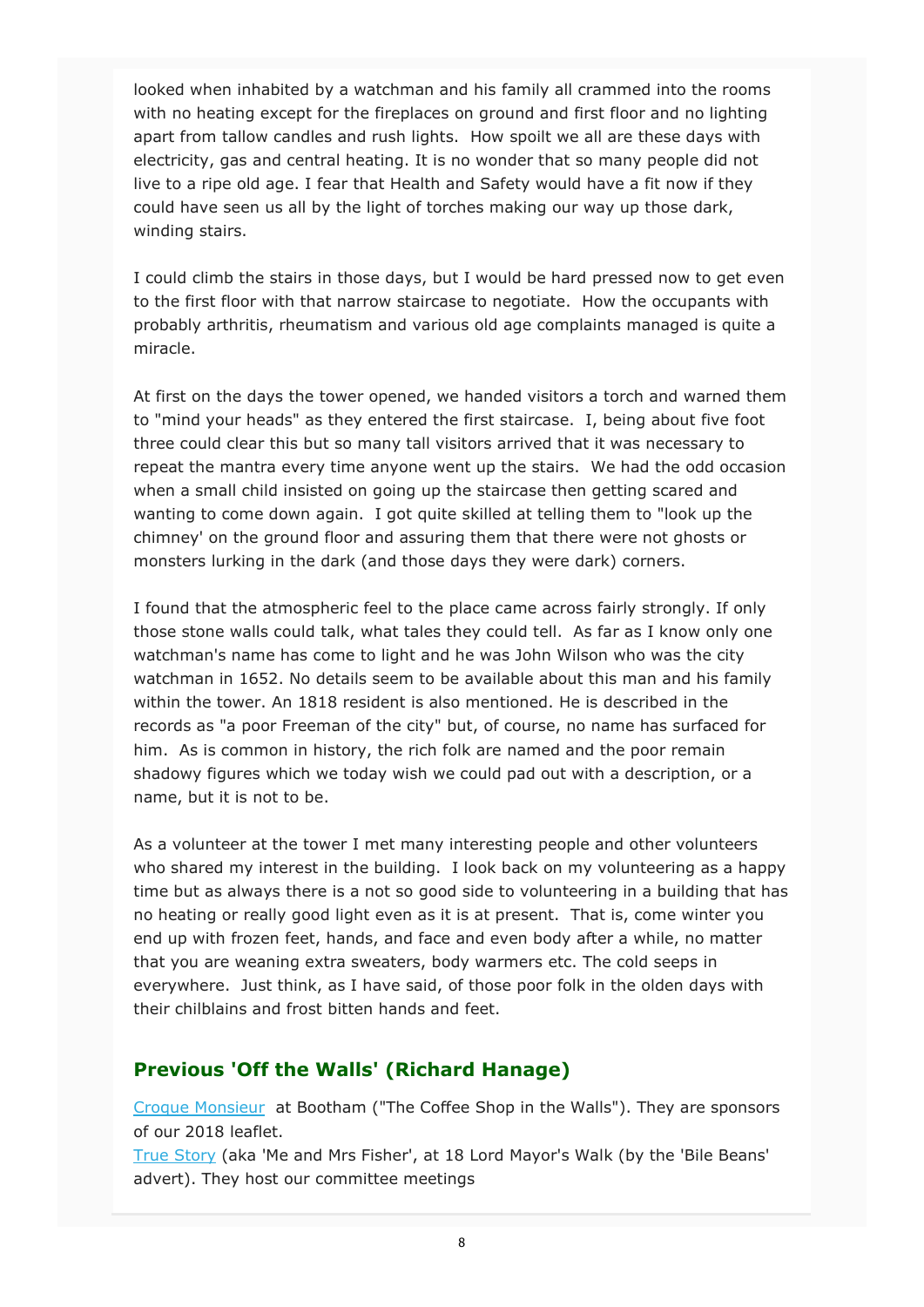Lion and the Lamb, at Bootham, which was the subject of an article by Julian Crabb St Marys Tower, corner of Marygate and Bootham. A reminder of an often forgotten tower, by Alan Fleming

Hoping to see you at the Fishergate Postern Tower soon. Richard Hanage (richard@hanage.com) (Editor, on behalf of the Committee).

The FoYW Committee

The committee may be contacted at friendsofyorkwalls@gmail.com

| Glen McGowan                 | Chair           |
|------------------------------|-----------------|
| Penny Heptonstall            | Treasurer       |
| Sam McDermott                | Secretary       |
| Alan Fleming                 | Website         |
| <b>Richard Hanage</b>        | e-News/Accounts |
| <b>Granville Heptonstall</b> |                 |
| Martin Hetherington          | Volunteers      |
| Simon Mattam                 |                 |
|                              |                 |
| <b>Emily Greenaway</b>       | Fund-raising    |

If you would like to attend a committee meeting, please contact Sam McDermott friendsofyorkwalls@gmail.com. They are normally on the first Tuesday of the month.

The 'Friends of York Walls' is a Charitable Incorporated Organisation representing York's walls & defences. Registered Charity: No. 1159300 www.yorkwalls.org.uk



*Copyright © 2018 Friends of York Wall, All rights reserved.* You are receiving this email because you are a supporter of the 'Friends of York Walls'

> **Our mailing address is:** Friends of York Wall 50 Grey Towers Drive Middlesbrough, Cleveland TS7 0LT United Kingdom

Add us to your address book